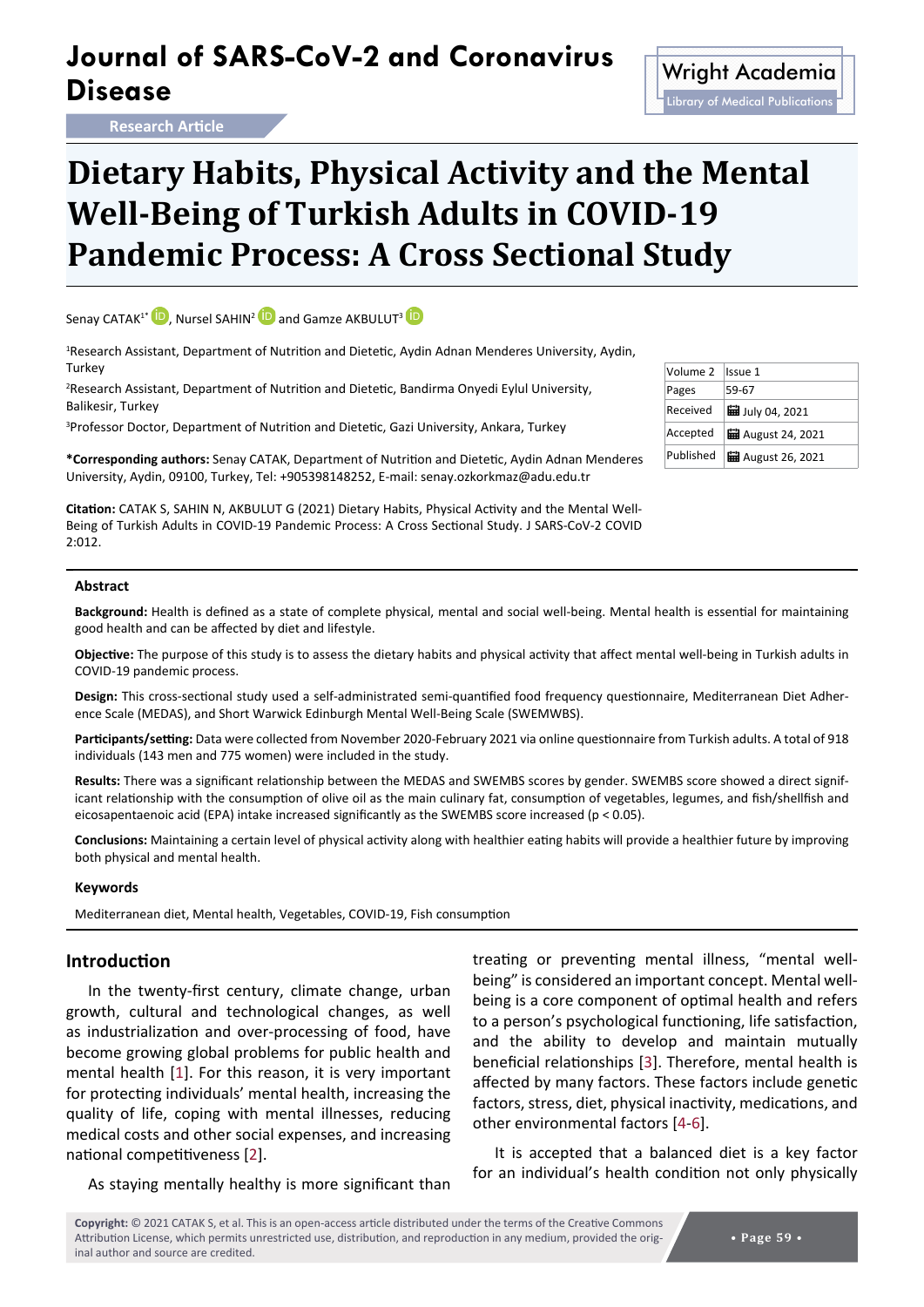but also in terms of mental health [[7](#page-7-7)]. A balanced and adequately planned diet is more likely to provide nutrients that increase resistance to the pathogenesis of mental illness. Because a significant part of total energy and nutrient intake is used by the brain which depends on amino acids, fats, vitamins, and minerals or trace elements (including intracellular and intercellular transmission) in both structure and function [[1](#page-7-3),[8](#page-7-8)]. In order to sustain a balanced diet in maintaining mental health, it is desirable to return to the traditional diet, which includes the consumption of foods such as vegetables, fruits, fish/shellfish, whole grains, lean meat, nuts, and legumes, avoiding processed foods (trans fats and refined carbohydrates and sugars) [[9](#page-7-9)]. Therefore, there is increasing evidence that certain dietary models, including the Mediterranean diet, which is a healthy and sustainable diet, can be applied as effective strategies to prevent mental illness [[10](#page-7-10)].

Physical activity (PA) is an important modifiable lifestyle factors that has positive effects on physical health throughout life [[11](#page-7-11)]. It is also recognized as an important risk factor for the prevention and management of mental illnesses, especially depression and anxiety [[12](#page-7-12)]. Although physical activity is widely encouraged for its positive effects on mental health, the evidence base is more related to physical activity and negative mental health [[13](#page-7-13)]. Physical activity has a positive effect on mental health through mechanisms such as stimulating neuroplastic processes, reducing inflammation, and increasing resistance to physiological stress [[14\]](#page-7-14). Even low doses of physical activity are associated with a lower risk of mental illness [[15\]](#page-7-15). In addition, it is stated that increasing physical activity along with the consumption of fruits and vegetables will play an important role in improving mental health [[16\]](#page-7-16).

In addition, it is known that a healthy and balanced diet is a part of individual risk management in pandemic processes [[17](#page-7-17)]. Many bioactive nutrient components, along with most macro and micronutrients, act as immune modulators against viral infections [\[18](#page-7-18)]. Especially the Mediterranean Diet, with its nutrients and nutritional components, can have a protective effect in these processes. Research on the ongoing COVID-19 outbreak reports changes in individuals' dietary attitudes and a trend towards a healthy diet [[19](#page-7-19),[20\]](#page-7-20).

The purpose of this study is to determine the dietary habits and physical activity that affect mental well-being in adult individuals in COVID-19 pandemic process.

#### **Materials and Methods**

This study was conducted with an online questionnaire between November 2020 and February 2021 in order to assess dietary habits and physical activity that affect mental well-being in adults. Within the scope of the survey, 1098 individuals attended to the study; but the data of 918 individuals who met the study criteria were analyzed. The study was conducted in accordance with the Declaration of Helsinki and the study procedures were approved by the Institutional Review Board at the Aydin Adnan Menderes University Faculty of Health Science Non-Invasive Ethics Committee (Number: 2020/050).

#### **Research design**

In this cross-sectional and descriptive study, data collected through an online questionnaire consisting of questions about nutritional behaviours, lifestyle habits, and mental health status. The questionnaire was shared via social media or e-mail that can be accessed from any device with an internet connection by creating a link. A total of 918 people (143 men and 775 women) were included in the study.

#### **Data collection**

Data collection was done through a structured questionnaire created on Google Forms and individuals were informed that all data would be used for research purposes only. Individuals' responses are kept confidential according to Google's privacy policy. The questionnaire consists of a self-administrated semiquantified food frequency questionnaire with 54 foods and socio-demographic characteristics, anthropometric measurements (body weight (kg), height (m)), Mediterranean Diet Adherence Scale (MEDAS), and Short Warwick Edinburgh Mental Well-Being Scale (SWEMWBS) to evaluate adherence to Mediterranean Diet (MD) and its effects on mental well-being. The energy intake (EI) and nutrients were calculated using a computer-assisted nutrition program developed for Turkey Nutrition Information System (BeBiS 7.2). Body Mass Index (BMI) was calculated using the body weight (kg) and height (m) of the individuals (kg/m<sup>2</sup> ). World Health Organization's (WHO) classification was used in the assessment of BMI [[21](#page-7-5)]. The normal range is 18.5- 24.9 kg/m<sup>2</sup>, overweight is 25-29.9 kg/m<sup>2</sup>, and obesity is ≥ 30 kg/m<sup>2</sup>. In addition, to evaluate the adherence of individuals to the MD, BMI < 25  $kg/m^2$  (underweight/ normal body weight) and BMI  $\geq$  25 kg/m<sup>2</sup> (overweight/ obese) were classified. The total weekly activity was obtained from the sum of high, moderate, light (walking) physical activity and resting and was expressed in METmin/week. Total physical activity was classified as below 600 MET-min/week as low, 600-3000 MET-min/week as moderate, and over 3000 MET-min/week as high activity [[22\]](#page-7-6).

The MEDAS was found by Schröder, et al. (2011) to be a valid tool for the rapid estimation of adherence to the MD. The scale consisting of 14 questions was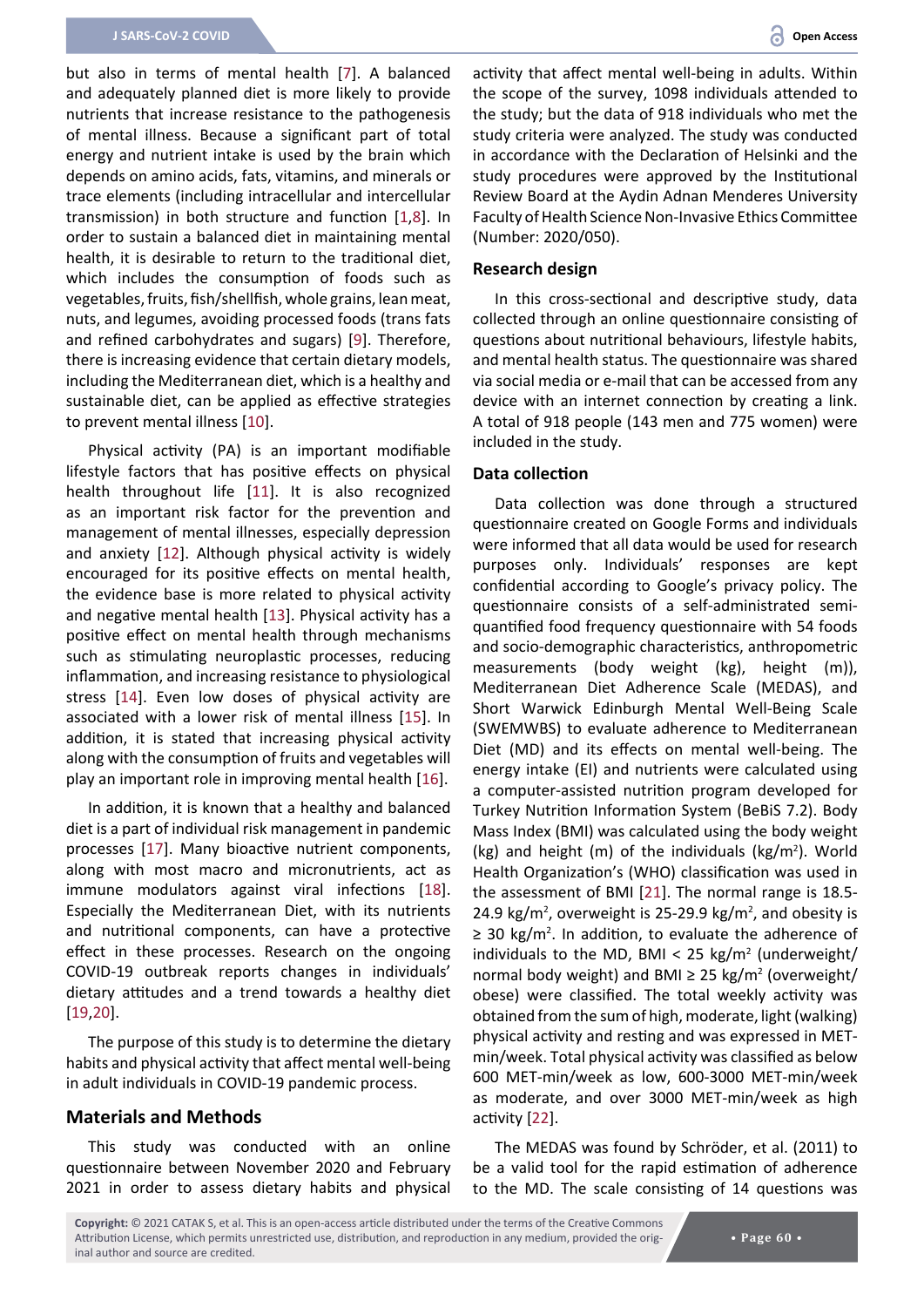adapted to Turkish by Pehlivanoğlu (2020) and its validity and reliability have been ensured. The scale includes the type of essential oil used by individuals in meals, the amount of olive oil consumed daily, fruit and vegetable portions, margarine-butter and red meat consumption, weekly consumption of wine, legumes, shellfish/fish, snacks, nuts, pie, tomato sauce with olive oil and whether white meat is preferred more than red meat. According to the amount of consumption, 1 or 0 points are taken for each question asked and the total score is calculated. A total score of 7 and above indicates that the individual has an acceptable level of adherence to the MD, while a total score of 9 and above indicates that the individual has strict adherence to the MD. In this study, the MEDAS score of the individuals, below 7 points, was evaluated as low adherence to the MD, 7-8

points as moderate adherence to the MD, and 9 points and above as high adherence to the MD [[23](#page-7-21),[24](#page-7-22)].

The SWEMWBS consists of a 5-point Likert type (1 = Never 5 = Always), 7-item scale consisting of positive expressions, whose validity and reliability in Turkish was made by Demirtaş and Baytemir (2019). It has been developed to measure the mental well-being of individuals. Seven items on the scale are associated with functionality rather than emotions. The scoring of the scale is between 7 and 35. Higher scores on the scale indicate higher positive mental well-being. In practice, individuals are asked to consider their experiences in the last two weeks [[25](#page-7-23)[,26](#page-7-24)].

#### **Statistical evaluation of data**

The data obtained from the research were evaluated

| <b>Characteristics</b> |                           | Men              | Women            | <b>Total</b>     |                        |
|------------------------|---------------------------|------------------|------------------|------------------|------------------------|
|                        |                           | $(n = 143)$      | $(n = 775)$      | $(n = 918)$      | $p^*$                  |
| Age (year)             |                           | $27.8 \pm 9.97$  | $24.7 \pm 6.27$  | $25.2 \pm 7.05$  | $< 0.001$ <sup>*</sup> |
|                        | BMI (kg/m <sup>2</sup> )  | $25.5 \pm 6.99$  | $22.1 \pm 6.63$  | $22.6 \pm 6.80$  | $< 0.001$ <sup>*</sup> |
|                        | <b>BMI</b> classification |                  |                  |                  |                        |
|                        | Underweight               | $3(2.1\%)$       | 118 (15.2%)      | 121 (13.2%)      |                        |
| $\blacksquare$         | Normal weight             | 86 (60.1%)       | 523 (67.5%)      | 609 (66.3%)      |                        |
| -                      | Overweight                | 42 (29.4%)       | 99 (12.8%)       | 141 (15.4%)      | $< 0.001$ *            |
|                        | Obese                     | 12 (8.4%)        | 35 (4.5%)        | 47 (5.1%)        |                        |
|                        | <b>Education Status</b>   |                  |                  |                  |                        |
|                        | Primary school            | 4(2.8%)          | $10(1.2\%)$      | 14 (1.5%)        |                        |
| $\blacksquare$         | High school               | 11 (7.7%)        | 31 (4.0%)        | 41 (4.6%)        |                        |
|                        | Graduate                  | 111 (77.6%)      | 653 (84.3%)      | 764 (83.2%)      | $0.034^{*}$            |
|                        | Postgraduate              | 17 (11.9%)       | 81 (10.5%)       | 98 (10.7%)       |                        |
|                        | Physical activity         |                  |                  |                  |                        |
|                        | Low                       | 45 (31.5%)       | 331 (42.7%)      | 376 (40.9%)      |                        |
|                        | Moderate                  | 85 (59.4%)       | 426 (55.0%)      | 511 (55.7%)      | 0.214                  |
|                        | High                      | 13 (9.1%)        | 18 (2.3%)        | 31 (3.4%)        |                        |
|                        | Dietary composition       |                  |                  |                  |                        |
|                        | Energy (kcal)             | 2517 ± 1484      | $2404 \pm 1050$  | 2422 ± 1129      | 0.271                  |
|                        | Carbohydrates             |                  |                  |                  |                        |
|                        | (% EI)                    | $36.5 \pm 6.00$  | $36.3 \pm 6.43$  | $36.3 \pm 6.36$  | 0.712                  |
|                        | Protein (% EI)            | $15.0 \pm 3.26$  | $15.0 \pm 2.80$  | $15.0 \pm 2.87$  | 0.892                  |
| $\blacksquare$         | Fat (% EI)                | $48.5 \pm 6.23$  | $48.7 \pm 6.57$  | $48.7 \pm 6.51$  | 0.653                  |
|                        | Fibre (g)                 | $35.7 \pm 20.20$ | $34.6 \pm 15.16$ | $34.7 \pm 16.05$ | 0.418                  |
|                        | <b>MEDAS</b> score        | $6.7 \pm 2.02$   | $7.1 \pm 1.92$   | $7.1 \pm 1.94$   | $0.013$ *              |
| <b>SWEMBS</b> score    |                           | $25.3 \pm 5.25$  | $24.4 \pm 4.65$  | $24.6 \pm 4.76$  | $0.028^{*}$            |

<span id="page-2-0"></span>**Table 1:** Demographic, dietary, and lifestyle characteristics of individuals according to gender.

Values are expressed as means and standard deviation (M  $\pm$  SD) for continuous variables or as number and percentage (n (%)) for categorical variables.

BMI: Body Mass Index; EI: Energy Intake; MEDAS: Mediterranean Diet Adherence Scale; SWEMBS: Short Warwick Edinburgh Mental Well-Being Scale.

\* The t test and One-Way ANOVA test were performed to evaluate differences by gender. Significance for variables is accepted as p < 0.05.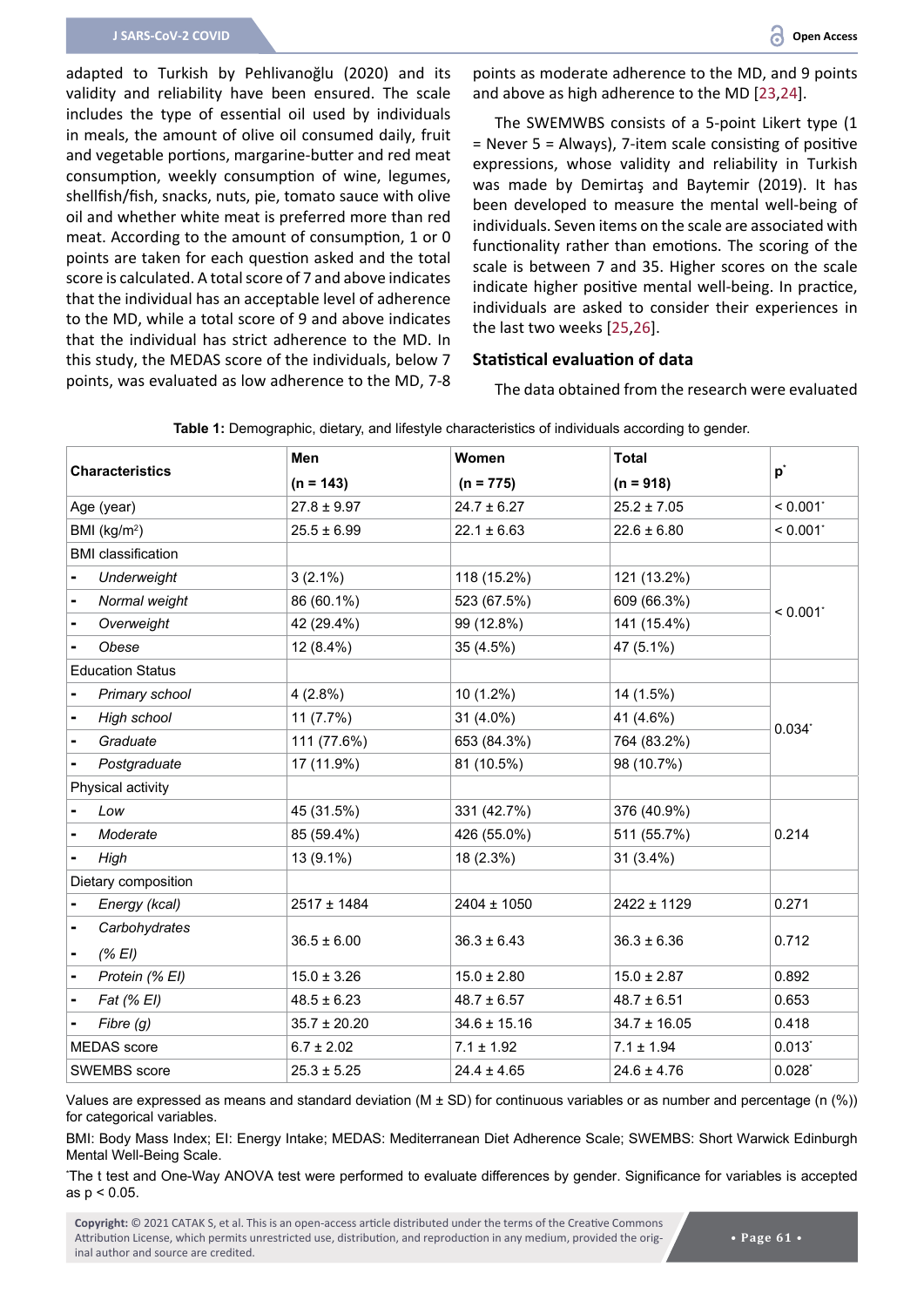with the SPSS 22 version statistical package program. Mean ± standart error (SE) or mean ± standart deviation (SD) for normally distributed numerical variables and number (n) and percentage (%) values were calculated in the evaluation of qualitative data. To examine the relationship between continuous and two-group variables, t-test was used for normally distributed data. Differences between groups in categorical variables were controlled by Student's t-test. One-Way ANOVA test for normally distributed data in data grouped more than two; Kruskal-Wallis test was used for nonnormally distributed data. Correlations were evaluated using Pearson's correlation coefficient. Multiple linear regression models used to evaluate the relation between consumption habits and intake of food and mental well-being. Statistical significance in the analyzes was evaluated at the p < 0.05 and p < 0.001 levels.

#### **Results**

The socio-demographic and lifestyle characteristics of the individuals included in the study are shown in [Table 1](#page-2-0). A total of 918 people, 143 (15.6%) men, and 775 (84.4%) women, participated in the study. The mean age of individuals was  $25.2 \pm 7.05$  years, and the mean BMI for women and men was  $22.1 \pm 6.63$  kg/  $m<sup>2</sup>$  and 25.5  $\pm$  6.99 kg/m<sup>2</sup>, respectively. There was a significant difference between men and women in terms of BMI classification (p < 0.05). There was no statistically significant difference between women and men in terms of energy, carbohydrate, fat, protein, and fiber intake ( $p > 0.05$ ). The mean MEDAS score was 7.1 for women and 6.7 for men. MEDAS scores of women were significantly higher than men ( $p < 0.05$ ). The SWEMBS

score was found to be 24.4 in women and 25.3 in men. SWEMBS scores of men were significantly higher than women (p < 0.05).

The relationship between physical activity and adherence to the MD and mental well-being is shown in [Table 2.](#page-3-0) The cut-off points for increasing quartiles of SWEMBS scores were < 22 (Q1), 22-25 (Q2), 25-28 (Q3), and > 28 (Q4). It was found that as the SWEMBS score increased, the total MET score and MEDAS score also increased, statistically ( $p < 0.05$ ).

[Table 3](#page-4-0) shows the results of the regressions with the different elements of the MEDAS questionnaire as independent variables. SWEMBS score showed a direct significant relationship with the consumption of olive oil as the main culinary fat ( $\beta$  = 0.094, p < 0.01), consumption of vegetables ( $β = 0.074$ ), legumes ( $β = 0.071$ ), and fish/ shellfish ( $\beta$  = 0.067) ( $p$  < 0.05). It was found a significant inverse relationship with the preference for chicken/ turkey/rabbit and SWEMBS score (β = -0.081, p < 0.05).

Energy, nutrients, and fatty acids intake and their relationship with the SWEMBS score are shown in [Table](#page-4-1)  [4](#page-4-1). We found that eicosapentaenonic acid (EPA) intake increased significantly as the SWEMBS score increased (p < 0.05). There was no statistically significant difference between energy, nutrient, and other fatty acids intake and the SWEMBS score  $(p > 0.05)$ .

[Table 5](#page-5-0) shows the regression model results between some independent variables and the SWEMBS score. According to the model, it has been shown that there is a positive and significant relationship between the SWEMBS score and age (B = 0.130), EPA intake (B =

|                                                 | <b>SWEMBS</b> score |                         |                         |                           |                 |                      |
|-------------------------------------------------|---------------------|-------------------------|-------------------------|---------------------------|-----------------|----------------------|
|                                                 | <b>Ouartile 1</b>   | <b>Quartile 2</b>       | <b>Ouartile 3</b>       | Quartile 4                | <b>Total</b>    | $p^*$                |
|                                                 | $(n = 224)$         | $(n = 209)$             | $(n=251)$               | $(n = 234)$               | $(n = 918)$     |                      |
| Physical activity status                        |                     |                         |                         |                           |                 |                      |
| Low<br>$\blacksquare$                           | 90 (23.9%)          | 96 (25.5%)              | 113 (30.1%)             | 77 (20.5%)                | 376 (40.9%)     | $0.004*$             |
| Moderate<br>$\blacksquare$                      | 129 (25.2%)         | 111 (21.7%)             | 129 (25.2%)             | 142 (27.8%)               | 511 (55.7%)     |                      |
| High<br>$\blacksquare$                          | $5(16.1\%)$         | $2(6.5\%)$              | $9(29.0\%)$             | 15 (48.4%)                | $31(3.4\%)$     |                      |
| Total MET score<br>$888 \pm 54.73$ <sup>a</sup> |                     | $769 \pm 50.30^{\circ}$ | $831 \pm 54.58^{\circ}$ | $1151 \pm 107.04^{\circ}$ | $912 \pm 35.99$ | $0.001^*$            |
| Adherence to the MD                             |                     |                         |                         |                           |                 |                      |
| Low                                             | 143 (27.1%)         | 127 (24.1%)             | 138 (26.1%)             | 120 (22.7%)               | 528 (57.5%)     | $0.048^{*}$          |
| Moderate<br>$\blacksquare$                      | 33 (18.8%)          | 42 (23.9%)              | 44 (25.0%)              | 57 (32.4%)                | 176 (19.2%)     |                      |
| High<br>$\blacksquare$                          | 48 (22.4%)          | 40 (18.7%)              | 69 (32.2%)              | 57 (26.6%)                | 214 (23.3%)     |                      |
| $6.7 \pm 2.03^{\circ}$<br><b>MEDAS</b> score    |                     | $7.1 \pm 1.84^{a,b}$    | $7.2 \pm 1.96^{a,b}$    | $7.3 \pm 1.89^{\circ}$    | $7.1 \pm 1.94$  | $0.015$ <sup>*</sup> |

<span id="page-3-0"></span>**Table 2:** The relationship between physical activity and adherence to the MD and mental well-being.

Values are expressed as means and standard error ( $M \pm SE$ ) for continuous variables or as number and percentage (n (%)) for categorical variables.

SWEMBS: Short Warwick Edinburgh Mental Well-Being Scale; MET: Metabolic Equivalent of Task;MD: Mediterranean Diet;MEDAS: Mediterranean Diet Adherence Scale.

 $^{\circ}$ One-Way ANOVA or Kruskal Wallis test, p < 0.05; <sup>a,b</sup>For groups of different letters p < 0.05; for groups of the same letters p > 0.05.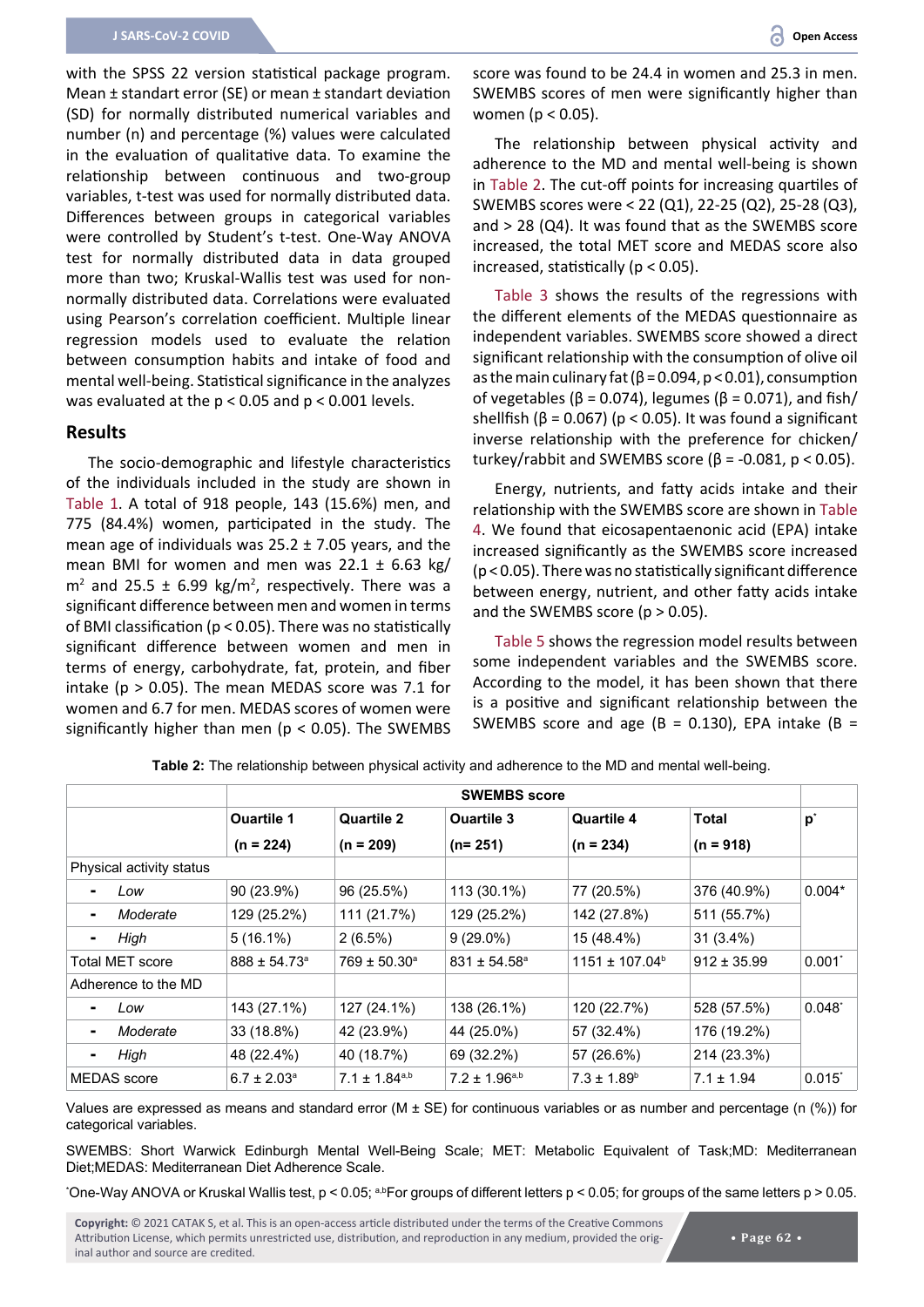<span id="page-4-0"></span>**Table 3:** Multiple linear regression models used to evaluate the relation between consumption habits and intake of food and mental well-being.

|                                                  | <b>SWEMBS</b> score  |           |          |  |
|--------------------------------------------------|----------------------|-----------|----------|--|
| <b>Variables</b>                                 | в                    | <b>SE</b> | β        |  |
| Olive oil as the main culinary fat               | 1.048"               | 0.402     | 0.094    |  |
| Olive oil consumption                            | 0.354                | 0.350     | 0.035    |  |
| Vegetable consumption                            | $0.723^{*}$          | 0.327     | 0.074    |  |
| Fruit consumption                                | 0.182                | 0.358     | 0.017    |  |
| Low red meat/hamburger/meat products consumption | $-0.273$             | 0.432     | $-0.022$ |  |
| Low butter/margarin/cream consumption            | 0.449                | 0.400     | 0.038    |  |
| Low sweet/carbonated beverages consumption       | $-0.063$             | 0.411     | $-0.005$ |  |
| Wine consumption                                 | 0.545                | 1.425     | 0.012    |  |
| Legumes consumption                              | $0.676^{*}$          | 0.317     | 0.071    |  |
| Fish/shellfish consumption                       | $1.115$ <sup>*</sup> | 0.552     | 0.067    |  |
| Low commercial sweets/pastries consumption       | 0.012                | 0.365     | 0.001    |  |
| Nuts consumption                                 | 0.396                | 0.349     | 0.037    |  |
| Preference for chicken/turket/rabbit             | $-0.799'$            | 0.327     | $-0.081$ |  |
| Sofrito seasoning consumption                    | $-0.071$             | 0.343     | $-0.007$ |  |

B: non-standardized coefficient; SE: standart error; β: standardized coefficient. \* p < 0.05; \*\*p < 0.01.

Sofrito is a traditional sauce made with tomato and onion, leek, or garlic and slow-cooked with olive oil.

<span id="page-4-1"></span>**Table 4:** The evaluation of the relation between energy, macronutrients, dietary fibre intake and mental well being.

|                          | <b>SWEMBS</b> score |                   |                   |                   |                  |                |  |  |
|--------------------------|---------------------|-------------------|-------------------|-------------------|------------------|----------------|--|--|
| <b>Variables</b>         | <b>Quartile 1</b>   | <b>Quartile 2</b> | <b>Quartile 3</b> | <b>Quartile 4</b> | <b>Total</b>     | $\mathbf{p}^*$ |  |  |
|                          | $(n = 224)$         | $(n = 209)$       | $(n = 251)$       | $(n = 234)$       | $(n = 918)$      |                |  |  |
| Energy (kcal)            | $2448 \pm 71.56$    | $2317 \pm 58.57$  | $2421 \pm 74.68$  | $2493 \pm 86.75$  | $2422 \pm 37.26$ | 0.415          |  |  |
| Carbohydrates (%)        | $36.9 \pm 0.40$     | $35.6 \pm 0.50$   | $36.2 \pm 0.40$   | $36.5 \pm 0.39$   | $36.3 \pm 0.21$  | 0.155          |  |  |
| Protein (%)              | $14.7 \pm 0.17$     | $15.3 \pm 0.20$   | $14.8 \pm 0.17$   | $15.2 \pm 0.21$   | $15.0 \pm 0.10$  | 0.082          |  |  |
| Fat $(\%)$               | $48.3 \pm 0.40$     | $49.1 \pm 0.54$   | $49.1 \pm 0.40$   | $48.3 \pm 0.39$   | $48.7 \pm 0.22$  | 0.345          |  |  |
| Dietary fibre (g/d)      | $35.8 \pm 1.03$     | $33.7 \pm 0.87$   | $33.9 \pm 0.99$   | $35.6 \pm 1.27$   | $34.7 \pm 0.53$  | 0.359          |  |  |
| Fatty acids (g/d)        |                     |                   |                   |                   |                  |                |  |  |
| Total PUFA               | $28.1 \pm 1.00$     | $27.3 \pm 1.08$   | $28.3 \pm 1.03$   | $29.0 \pm 1.19$   | $28.2 \pm 0.54$  | 0.734          |  |  |
| Total n-6 PUFA           | $24.3 \pm 0.86$     | $23.6 \pm 0.92$   | $24.5 \pm 0.89$   | $25.2 \pm 1.04$   | $24.4 \pm 0.47$  | 0.714          |  |  |
| Linoleic acid            | $24.1 \pm 0.85$     | $23.4 \pm 0.92$   | $24.3 \pm 0.88$   | $25.0 \pm 1.03$   | $24.2 \pm 0.46$  | 0.720          |  |  |
| Arachidonic acid         | $0.1 \pm 0.01$      | $0.2 \pm 0.01$    | $0.2 \pm 0.01$    | $0.2 \pm 0.01$    | $0.2 \pm 0.01$   | 0.406          |  |  |
| Total n-3 PUFA           | $3.7 \pm 0.15$      | $3.7 \pm 0.16$    | $3.8 \pm 0.15$    | $3.9 \pm 0.16$    | $3.8 \pm 0.08$   | 0.848          |  |  |
| $\alpha$ -linolenic acid | $3.2 \pm 0.12$      | $3.2 \pm 0.15$    | $3.3 \pm 0.13$    | $3.3 \pm 0.14$    | $3.3 \pm 0.07$   | 0.945          |  |  |
| EPA                      | $0.1 \pm 0.00$      | $0.1 \pm 0.00$    | $0.1 \pm 0.00$    | $0.1 \pm 0.01$    | $0.1 \pm 0.00$   | 0.045          |  |  |
| <b>DPA</b>               | $0.1 \pm 0.01$      | $0.1 \pm 0.00$    | $0.1 \pm 0.00$    | $0.1 \pm 0.01$    | $0.1 \pm 0.00$   | 0.112          |  |  |
| <b>DHA</b>               | $0.2 \pm 0.01$      | $0.2 \pm 0.01$    | $0.2 \pm 0.01$    | $0.2 \pm 0.01$    | $0.2 \pm 0.01$   | 0.260          |  |  |

Values are expressed as means and standard error ( $M \pm SE$ ) for continuous variables or as number and percentage (n (%)) for categorical variables.

PUFA: Polyunsaturated Fatty Acid; EPA: Eicosapentaenonic Acid; DPA: Docosapentaenoic Acid; DHA: Docosahexaenoic Acid; N: Omega.

\* One Way ANOVA, p < 0.05.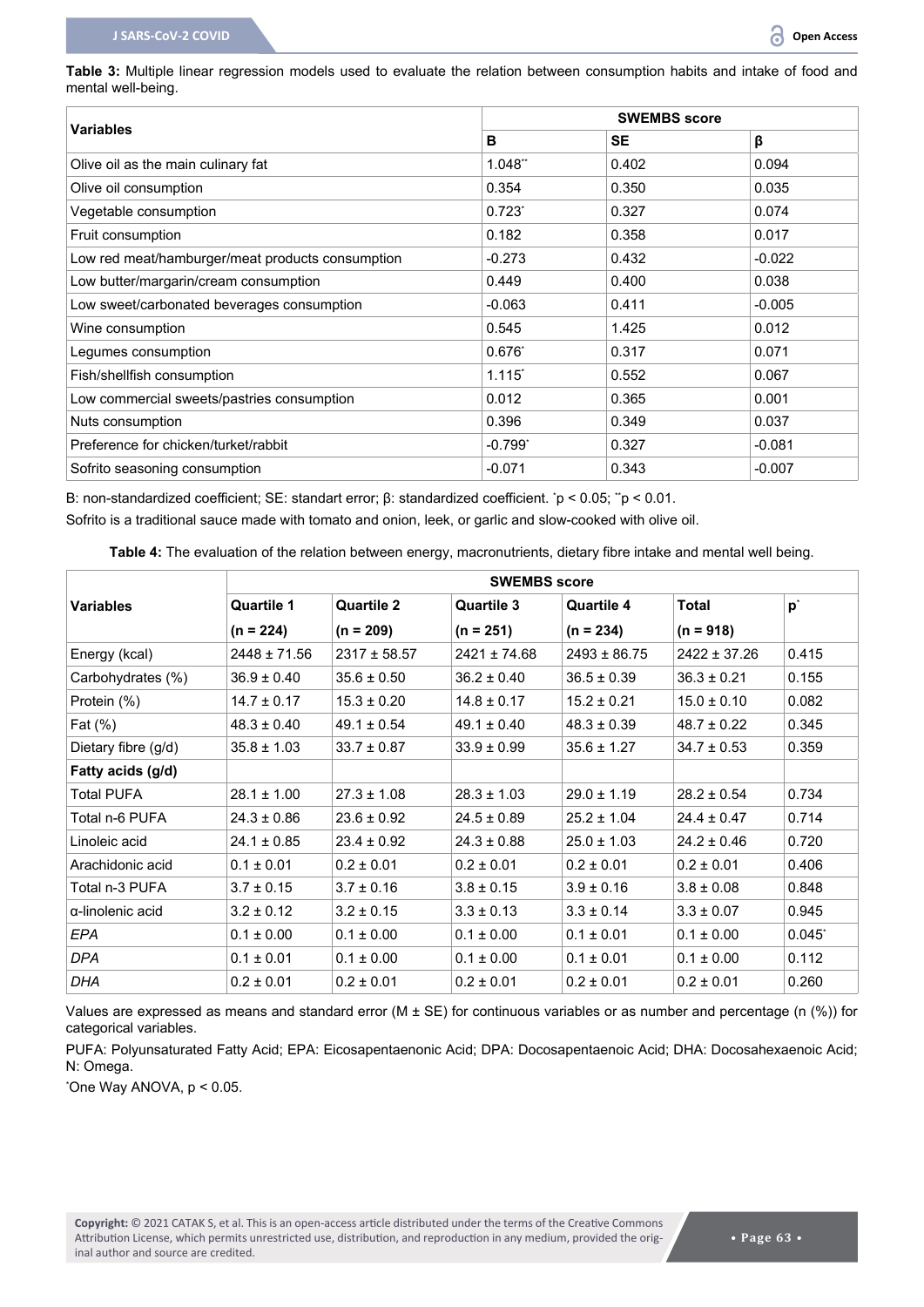<span id="page-5-0"></span>

| Table 5: Factors associated with SWEMBS score by multiple linear regression analysis. |  |  |
|---------------------------------------------------------------------------------------|--|--|
|---------------------------------------------------------------------------------------|--|--|

| <b>Variables</b>       | <b>SWEMBS score</b>  |           |          |  |
|------------------------|----------------------|-----------|----------|--|
|                        | B                    | <b>SE</b> | β        |  |
| Age (year)             | $0.130^{*}$          | 0.022     | 0.192    |  |
| BMI ( $kg/m2$ )        | 0.044                | 0.023     | 0.062    |  |
| Energy (kcal)          | $-8.449$             | 0.000     | $-0.020$ |  |
| $EPA$ (g/d)            | $5.405$ <sup>*</sup> | 2.356     | 0.088    |  |
| <b>Total MET score</b> | $0.001^*$            | 0.000     | 0.118    |  |
| MEDAS score            | $0.280^{*}$          | 0.078     | 0.114    |  |

B: non-standardized coefficient; SE:standart error; β: standardized coefficient. \* p < 0.05.

SWEMBS: Short Warwick Edinburgh Mental Well-Being Scale; BMI: Body Mass Index; EPA: Eicosapentaenonic Acid; MET: Metabolic Equivalent of Task; MEDAS: Mediterranean Diet Adherence Scale.

5.405), total MET score (B =  $0.001$ ), and total MEDAS score (B = 0.280) ( $p < 0.05$ ).

#### **Discussion**

While the prevalence of mental illness continues to increase day by day, variable lifestyle behaviours that have a positive impact on mental health are issues that should be emphasized. Therefore we evaluated the dietary habits and physical activity associated with the mental well-being of Turkish adults in COVID-19 pandemic process with this study.

Physical activity is a factor that promotes health and well-being [[27](#page-7-25)]. At the same time, evidence has consistently shown that physical activity is positively associated with increased mental well-being [[28](#page-7-26),[29\]](#page-7-27). In a study examining the relationship between physical activity and positive mental health, higher PA levels were generally associated with higher positive mental health, and inactivity was associated with lower positive mental health [[30](#page-7-28)]. Similarly, another study found that physically inactive individuals had significantly greater increases in mental well-being with PA intervention, and there was a strong and positive correlation between increased physical activity and mental wellbeing [[31](#page-8-8)]. In a study examining the physical activity level and quality of life of university students in Turkey during the COVID-19 pandemic, it was found that 48.5% of the participants had low physical activity levels and low physical activity levels adversely affected mental health [[32](#page-8-9)]. In this study, most of the individuals (55.7%) were at moderate physical activity, while 40.9% were at low physical activity levels. As the total MET score of individuals increased, the SWEMBS score increased significantly ( $p < 0.05$ ). In other words, mental wellbeing was found to be higher in individuals with high levels of physical activity. Physical activity can also be an effective therapy method in combating mental and physical problems that may be caused by COVID-19.

Antioxidant defense systems involved in mental illness work with the support of nutritional cofactors and

phytochemicals. Neurotrophic factors that contribute to neuronal plasticity and repair mechanisms throughout life are also affected by dietary factors [[33](#page-8-0)]. Therefore, diet and dietary bioactive components are considered modifiable risk factors affecting the etiology of mental illnesses [[34\]](#page-8-1). Current evidence suggests that healthy diet models that meet energy and nutrient needs can help prevent and treat depression and anxiety [[35](#page-8-2)]. For example, healthy eating habits with antioxidant and anti-inflammatory effects, such as the Mediterranean and Norwegian diets characterized by high fruit and vegetable intake, and a consumption of whole grains, fish, and meat, have been associated with reduced risk of depressive symptoms [[36](#page-8-3)[,37](#page-8-4)]. In a cohort of Italian adults, a significant linear relationship trend was found between general quality of life and adherence to the Mediterranean diet score. It is stated that antioxidant micronutrients and photochemical, such as polyphenols, which are high in the Mediterranean diet, show potential beneficial effects on individuals' physical and mental well-being, providing overall better quality of life [[38\]](#page-8-5). These molecules also may work synergistically to prevent and protect inflammatory manifestations and related complications associated with thrombotic and reactive oxygen species (ROS). Therefore, Mediterranean diet may be beneficial for non-communicable diseases, it may also be beneficial for infectious diseases such as COVID-19 as it affects immune health [[39](#page-8-6)]. In another study, physical fitness was found that positively correlated with the Mediterranean Diet, and adherence to the MD was associated with different mental health factors [\[40](#page-8-7)]. In this study, the mean MEDAS score of the individuals was found to be 7.1  $\pm$  1.94, and they generally had a moderate adherence to MD. As individuals' adherence to MD increased, their SWEMBS scores also increased (p < 0.05). High adherence to the Mediterranean diet can contribute positively to the COVID-19 pandemic process and mental health, due to its antioxidant, antiinflammatory and antithrombotic effects.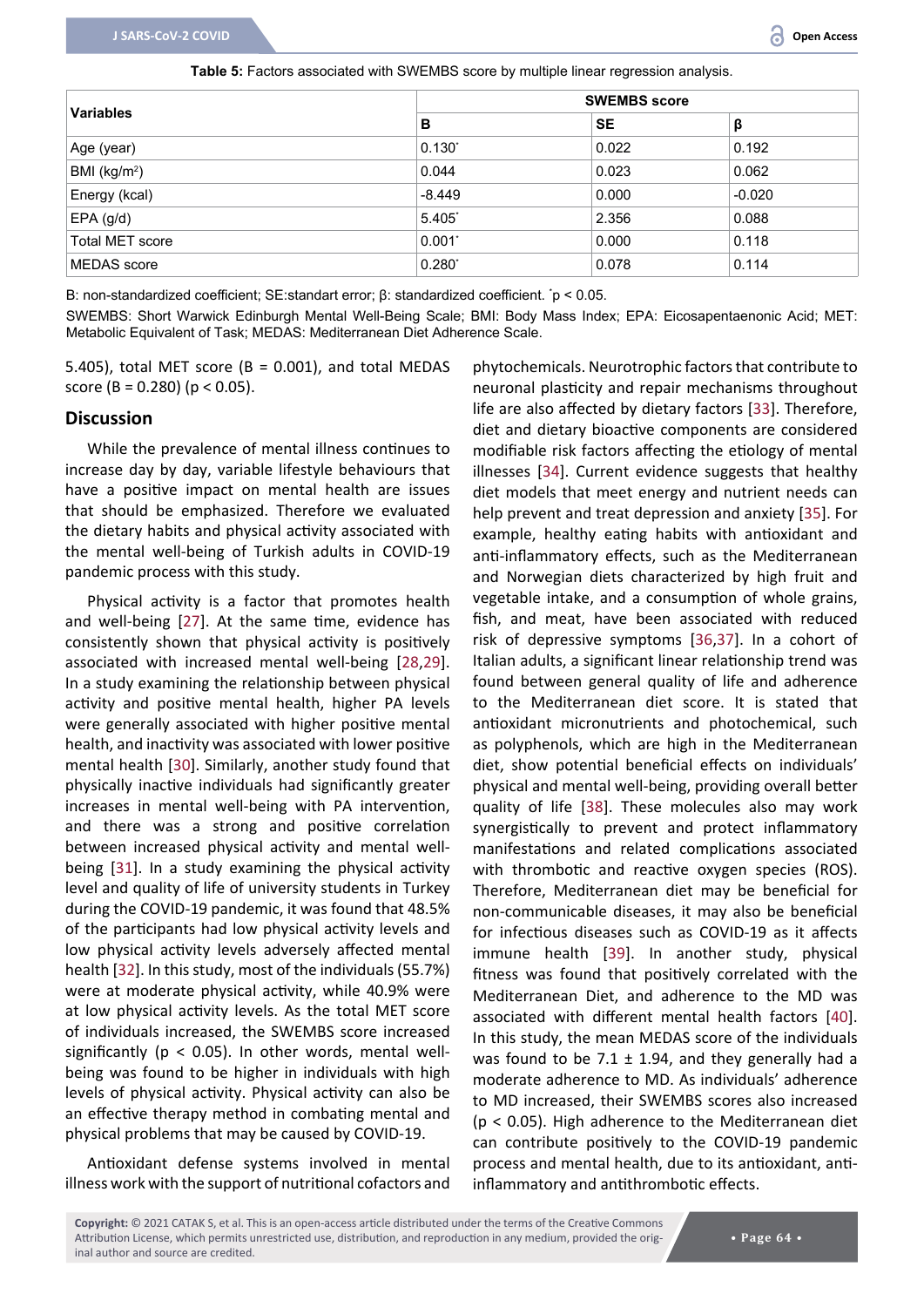Some studies showed that increased consumption of fruits, nuts, vegetables, legumes, fish, and whole grains was closely linked to well-being and a lower risk of depression [\[38](#page-8-5),[41](#page-8-11)-[45\]](#page-8-12). We observed that regarding SWEMBS score, a direct significant relationship was found with the use of olive oil as the main culinary fat and consumption of vegetables, legumes, and fish/ shellfish with greater amounts ( $p < 0.05$ ). This effect may be associated with the intake of certain vitamins (eg, vitamin B and folate, and vitamin E) and minerals (eg. magnesium or zinc) as well as n-3 fatty acids or the n-3/n-6 ratio. Because these nutrients have antioxidant properties and roles in the synthesis of some hormones and neurotransmitters which have antidepressant properties.

An adequate intake of polyunsaturated fatty acids (PUFAs) critically affects brain function. PUFAs found in the human body can be divided into two main groups as n-6 and n-3 PUFAs, which are derived from two essential fatty acids, linoleic acid (LA, 18:2 n-6) and α-linolenic acid (ALA, 18:3 n-3), respectively. In humans, nutritional deficiencies of n-3 fatty acids are associated with an increased risk of developing various psychiatric disorders. In particular, EPA and DHA have been associated with maintaining mental health, and their shortcomings have been involved in the pathophysiology of mental disorders [\[46\]](#page-8-13). In a metaanalysis of clinical studies examining the effects of EPA on depression, it was shown that EPA supplementation was highly effective on primary depression [\[47](#page-8-14)]. And also EPA supplementation has been shown to significantly improve depression scale scores compared to placebo in middle-aged women with episodes of psychological distress or major depression [\[48](#page-8-15)]. In this study, similar results have been shown. It was found that the intake of higher amounts of EPA was associated with better mental health status (p < 0.05). This may be due to EPA's effects on anti-inflammatory and brain biochemistry. Lack of n-3 fatty acids in the diet can change the composition of the cell membrane. Each cell needs a healthy, functional bilayer layer of lipids to facilitate the physiological response and maintain fluidity. However, the current diets generally contain more levels of n-6 fatty acids than n-3. The main cause of death in patients infected with severe acute respiratory syndrome coronavirus-2 (SARS-CoV-2) is the failure of several organs, which is the result of an overload of the immune system that causes cytokine storms. Omega-3 fatty acids are known to produce fewer pro-inflammatory cytokines, so higher intake of n-3 fatty acids from foods or supplements can reduce virus penetration, improve immune function, and reduce disease severity among those diagnosed with COVID-19 [[49\]](#page-8-16). Increasing EPA consumption can be an effective treatment for both mental health and prevention or treatment of COVID-19.

Stressful situations and bad living and eating habits are often associated with poor mental health. In a study examining the relationship between health behaviour changes and negative mood during the COVID-19 quarantine, being less physically active and eating a more unhealthy diet were associated with more negative mood. In our study, it was found that healthier eating habits were associated with better mental health scores [[50](#page-8-10)]. In the COVID-19 pandemic, the quarantine process and illness anxiety can negatively affect mental health. A healthy diet can help prevent and heal the mental damage that the COVID-19 pandemic can cause.

The main limitation of the present study is represented by a self-reported questionnaire, which may lead to the actual misreporting of data. And also, data were collected online in a few months in this survey, so the findings can not be generalized for all age groups and for the population of Turkey is predominantly young adult population.

#### **Conclusion**

It was found that there was a significant relationship between the MEDAS and SWEMBS scores by gender. SWEMBS score showed a direct significant relationship with the consumption of olive oil as the main culinary fat, consumption of vegetables, legumes, and fish/shellfish. It was found that EPA intake increased significantly as the SWEMBS score increased. In conclusion, with this study, we present a positive relationship between high adherence to the Mediterranean diet ingredients and high physical activity and mental health. The recommendation of adherence to MD (and monitoring it) can provide an approach to improve the assessment of effective experience and quality of life the population in pandemic process, which will bring benefits beyond well-being. In addition, maintaining a certain level of physical activity along with healthier eating habits will provide a healthier future by improving both physical and mental health.

#### **Author Contributions**

SC's contributions for this manuscript are concept, materials, data collection, analysis and interpretation, literature search, writing manuscript and critical review. NS's contributions for this manuscript are concept, materials, data collection, analysis and interpretation, literature search, writing manuscript and critical review. GA's contributions for this manuscript are concept, design, supervision, analysis and interpretation and critical review.

#### **Acknowledgments**

The authors would like to thank the study participants for their contribution to the research.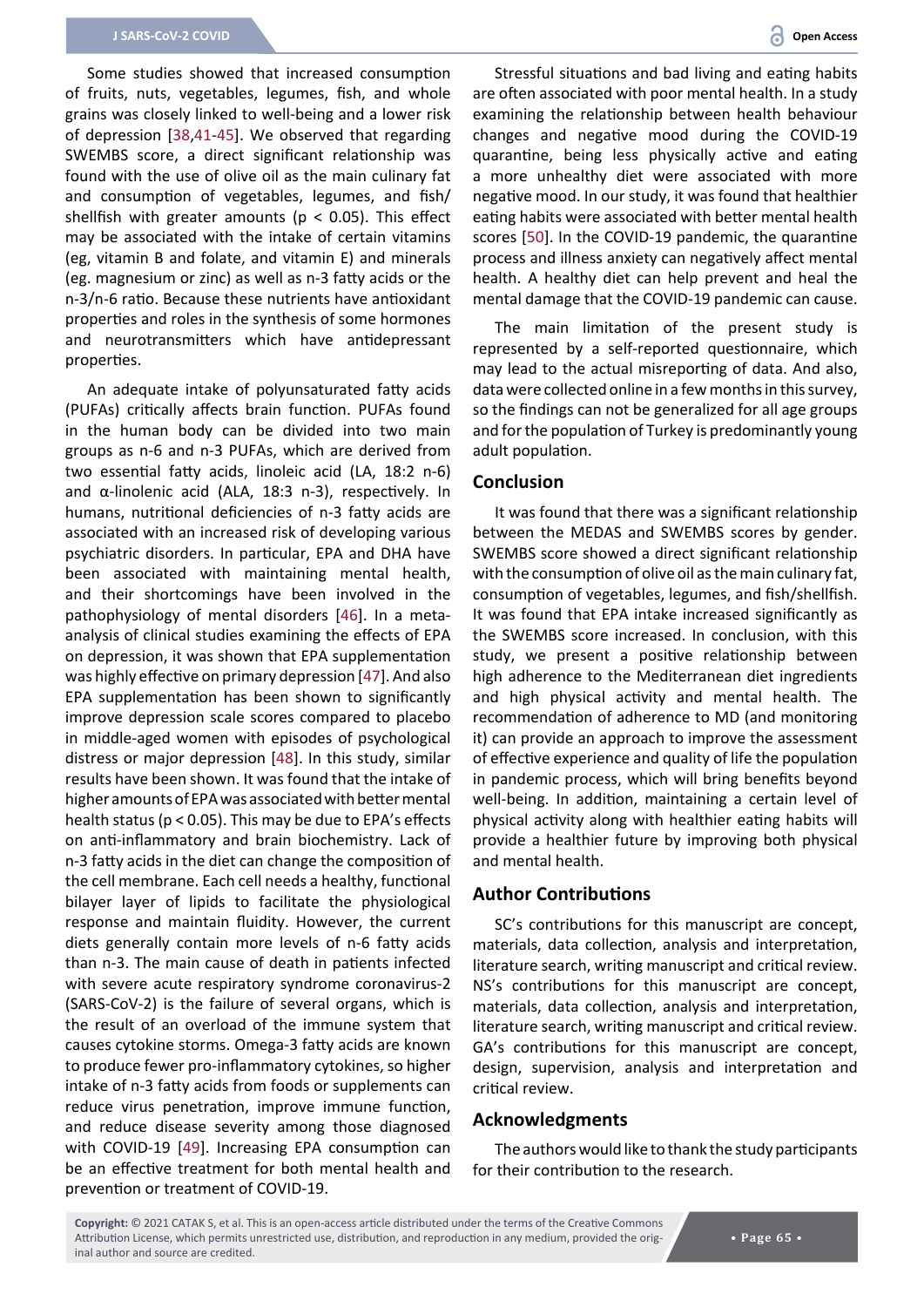### **Declaration of Competing Interest**

The authors have no conflicts of interest to declare.

#### **Funding**

This research did not receive any specific grant from funding agencies in the public, commercial, or not-forprofit sectors.

#### **References**

- <span id="page-7-3"></span>1. [Logan AC, Jacka FN \(2014\) Nutritional psychiatry](https://pubmed.ncbi.nlm.nih.gov/25060574/)  [research: an emerging discipline and its intersection with](https://pubmed.ncbi.nlm.nih.gov/25060574/)  [global urbanization, environmental challenges and the](https://pubmed.ncbi.nlm.nih.gov/25060574/)  [evolutionary mismatch. J Physiol Anthropol 33: 22.](https://pubmed.ncbi.nlm.nih.gov/25060574/)
- <span id="page-7-4"></span>2. [Lim SY, Kim EJ, Kim A, et al. \(2016\) Nutritional factors](https://pubmed.ncbi.nlm.nih.gov/27482518/)  [affecting mental health. Clinical Nutrition Research 5: 143-](https://pubmed.ncbi.nlm.nih.gov/27482518/) [152.](https://pubmed.ncbi.nlm.nih.gov/27482518/)
- <span id="page-7-0"></span>3. [Stewart-Brown S, Janmohamed K \(2008\) Warwick-](http://www.mentalhealthpromotion.net/resources/user-guide.pdf)[Edinburgh mental well-being scale. User guide Version.](http://www.mentalhealthpromotion.net/resources/user-guide.pdf)
- <span id="page-7-1"></span>4. [Pinto RQ, Soares I, Carvalho-Correia E, et al. \(2015\) Gene](https://pubmed.ncbi.nlm.nih.gov/26313931/)[environment interactions in psychopathology through out](https://pubmed.ncbi.nlm.nih.gov/26313931/)  [early childhood: a systematic review. Psychiatric genetics](https://pubmed.ncbi.nlm.nih.gov/26313931/)  [25: 223-233.](https://pubmed.ncbi.nlm.nih.gov/26313931/)
- 5. [Beilharz JE, Maniam J, Morris MJ \(2015\) Diet-Induced](https://pubmed.ncbi.nlm.nih.gov/26274972/)  [Cognitive Deficits: The Role of Fat and Sugar, Potential](https://pubmed.ncbi.nlm.nih.gov/26274972/)  [Mechanisms and Nutritional Interventions. Nutrients 7:](https://pubmed.ncbi.nlm.nih.gov/26274972/)  [6719-6738.](https://pubmed.ncbi.nlm.nih.gov/26274972/)
- <span id="page-7-2"></span>6. [Helgadóttir B, Forsell Y, Ekblom Ö \(2015\) Physical activity](https://pubmed.ncbi.nlm.nih.gov/25585123/)  [patterns of people affected by depressive and anxiety](https://pubmed.ncbi.nlm.nih.gov/25585123/)  [disorders as measured by accelerometers: a cross](https://pubmed.ncbi.nlm.nih.gov/25585123/)[sectional study. PLoS One 10: e0115894.](https://pubmed.ncbi.nlm.nih.gov/25585123/)
- <span id="page-7-7"></span>7. [Silva AS, Sobarzo-Sánchez E \(2019\) "Nutritional Psychiatry:](https://pubmed.ncbi.nlm.nih.gov/31084589/)  [Evidence of the Role of Foods in Mental Health" Part 1.](https://pubmed.ncbi.nlm.nih.gov/31084589/)  [Curr Pharm Biotechnol 20: 98-99.](https://pubmed.ncbi.nlm.nih.gov/31084589/)
- <span id="page-7-8"></span>8. [Sarris J, Logan AC, Akbaraly TN, et al. \(2015\) Nutritional](https://pubmed.ncbi.nlm.nih.gov/26359904/)  [medicine as mainstream in psychiatry. The lancet](https://pubmed.ncbi.nlm.nih.gov/26359904/)  [Psychiatry 2: 271-274.](https://pubmed.ncbi.nlm.nih.gov/26359904/)
- <span id="page-7-9"></span>9. [Sarris J \(2019\) Nutritional Psychiatry: From Concept to the](https://pubmed.ncbi.nlm.nih.gov/31114975/)  [Clinic. Drugs 79: 929-934.](https://pubmed.ncbi.nlm.nih.gov/31114975/)
- <span id="page-7-10"></span>10. [Huhn S, Kharabian Masouleh S, Stumvoll M, et al.](https://pubmed.ncbi.nlm.nih.gov/26217224/)  [\(2015\) Components of a Mediterranean diet and their](https://pubmed.ncbi.nlm.nih.gov/26217224/)  [impact on cognitive functions in aging. Frontiers in Aging](https://pubmed.ncbi.nlm.nih.gov/26217224/)  [Neuroscience 7: 132.](https://pubmed.ncbi.nlm.nih.gov/26217224/)
- <span id="page-7-11"></span>11. [Lee I-M, Shiroma EJ, Lobelo F, et al. \(2012\) Effect of](https://pubmed.ncbi.nlm.nih.gov/22818936/)  [physical inactivity on major non-communicable diseases](https://pubmed.ncbi.nlm.nih.gov/22818936/)  [worldwide: an analysis of burden of disease and life](https://pubmed.ncbi.nlm.nih.gov/22818936/)  [expectancy. The Lancet 380: 219-229.](https://pubmed.ncbi.nlm.nih.gov/22818936/)
- <span id="page-7-12"></span>12. [Oja P, Titze S \(2011\) Physical activity recommendations](https://pubmed.ncbi.nlm.nih.gov/23199160)  [for public health: development and policy context. EPMA](https://pubmed.ncbi.nlm.nih.gov/23199160)  [Journal 2: 253-259.](https://pubmed.ncbi.nlm.nih.gov/23199160)
- <span id="page-7-13"></span>13. [Black SV, Cooper R, Martin KR, et al. \(2015\) Physical](https://pubmed.ncbi.nlm.nih.gov/26070782/)  [Activity and Mental Well-being in a Cohort Aged 60-64](https://pubmed.ncbi.nlm.nih.gov/26070782/)  [Years. American Journal of Preventive Medicine 49: 172-](https://pubmed.ncbi.nlm.nih.gov/26070782/) [180.](https://pubmed.ncbi.nlm.nih.gov/26070782/)
- <span id="page-7-14"></span>14. [Kandola A, Ashdown-Franks G, Hendrikse J, et al. \(2019\)](https://pubmed.ncbi.nlm.nih.gov/31586447/)  [Physical activity and depression: Towards understanding](https://pubmed.ncbi.nlm.nih.gov/31586447/)  [the antidepressant mechanisms of physical activity.](https://pubmed.ncbi.nlm.nih.gov/31586447/)  [Neuroscience & Biobehavioral Reviews 107: 525-539.](https://pubmed.ncbi.nlm.nih.gov/31586447/)
- <span id="page-7-15"></span>15. [Teychenne M, White RL, Richards J, et al. \(2020\) Do we](https://www.sciencedirect.com/science/article/abs/pii/S1755296619301632)  [need physical activity guidelines for mental health: What](https://www.sciencedirect.com/science/article/abs/pii/S1755296619301632)  [does the evidence tell us? Mental Health and Physical](https://www.sciencedirect.com/science/article/abs/pii/S1755296619301632)  [Activity 18: 100315.](https://www.sciencedirect.com/science/article/abs/pii/S1755296619301632)
- <span id="page-7-16"></span>16. [Gasmi AN, Tippairote T, Dadar M, et al. \(2020\) Individual](https://pubmed.ncbi.nlm.nih.gov/32276137/)  [risk management strategy and potential therapeutic options](https://pubmed.ncbi.nlm.nih.gov/32276137/)  [for the COVID-19 pandemic. Clin Immunol 215: 108409.](https://pubmed.ncbi.nlm.nih.gov/32276137/)
- <span id="page-7-17"></span>17. [Chandra RK \(1996\) Nutrition, immunity and infection:](https://pubmed.ncbi.nlm.nih.gov/8962043/)  [From basic knowledge of dietary manipulation of immune](https://pubmed.ncbi.nlm.nih.gov/8962043/)  [responses to practical application of ameliorating suffering](https://pubmed.ncbi.nlm.nih.gov/8962043/)  [and improving survival. Proc Natl Acad Sci USA 93: 14304-](https://pubmed.ncbi.nlm.nih.gov/8962043/) [14307.](https://pubmed.ncbi.nlm.nih.gov/8962043/)
- <span id="page-7-18"></span>18. [Di Renzo L, Gualtieri P, Pivari F, et al. \(2020\) Eating habits](https://pubmed.ncbi.nlm.nih.gov/32513197/)  [and lifestyle changes during COVID-19 lockdown: An Italian](https://pubmed.ncbi.nlm.nih.gov/32513197/)  [survey. J Transl Med 18: 229.](https://pubmed.ncbi.nlm.nih.gov/32513197/)
- <span id="page-7-19"></span>19. [Özenoğlu A, Çevik E, Çolak H, et al. \(2020\) Effects Of Covid](https://www.researchgate.net/publication/342500776_EFFECTS_OF_COVID_19_PANDEMIC_ON_NUTRITIONAL_ATTITUDE_AND_BEHAVIOR_AND_LIFE_STYLE_HABITS)  [19 Pandemic On Nutritional Attitude And Behavior And Life](https://www.researchgate.net/publication/342500776_EFFECTS_OF_COVID_19_PANDEMIC_ON_NUTRITIONAL_ATTITUDE_AND_BEHAVIOR_AND_LIFE_STYLE_HABITS)  [Style Habits. International Conference on Covid 19 Studies.](https://www.researchgate.net/publication/342500776_EFFECTS_OF_COVID_19_PANDEMIC_ON_NUTRITIONAL_ATTITUDE_AND_BEHAVIOR_AND_LIFE_STYLE_HABITS)
- <span id="page-7-20"></span>20. [Johnson R, Robertson W, Towey M, et al. \(2017\) Changes](https://pubmed.ncbi.nlm.nih.gov/28404463/)  [over time in mental well-being, fruit and vegetable](https://pubmed.ncbi.nlm.nih.gov/28404463/)  [consumption and physical activity in a community-based](https://pubmed.ncbi.nlm.nih.gov/28404463/)  [lifestyle intervention: a before and after study. Public Health](https://pubmed.ncbi.nlm.nih.gov/28404463/)  [146: 118-125.](https://pubmed.ncbi.nlm.nih.gov/28404463/)
- <span id="page-7-5"></span>21. [WHO. Obesity: Preventing and managing the global](https://pubmed.ncbi.nlm.nih.gov/11234459/)  [epidemic. Geneva; 2000.](https://pubmed.ncbi.nlm.nih.gov/11234459/)
- <span id="page-7-6"></span>22. [Biernat E, Stupnicki R, Lebiedziński B, et al. \(2008\)](https://www.researchgate.net/publication/243756317_Assessment_of_physical_activity_by_applying_IPAQ_questionnaire)  [Assessment of physical activity by applying IPAQ](https://www.researchgate.net/publication/243756317_Assessment_of_physical_activity_by_applying_IPAQ_questionnaire)  [questionnaire. Physical Education and Sport 52: 83-89.](https://www.researchgate.net/publication/243756317_Assessment_of_physical_activity_by_applying_IPAQ_questionnaire)
- <span id="page-7-21"></span>23. [Özkan EF, Balcıoğlu H, Ünlüoğlu İ \(2020\) Akdeniz Diyeti](https://dergipark.org.tr/tr/pub/otd/issue/52874/504188)  [Bağlılık Ölçeği'nin Türkçe'ye Uyarlanması Geçerlilik ve](https://dergipark.org.tr/tr/pub/otd/issue/52874/504188)  [Güvenilirliği. Osmangazi Tıp Dergisi 42: 160-164.](https://dergipark.org.tr/tr/pub/otd/issue/52874/504188)
- <span id="page-7-22"></span>24. [Schröder H, Fitó M, Estruch R, et al. \(2011\) A short screener](https://pubmed.ncbi.nlm.nih.gov/21508208/)  [is valid for assessing Mediterranean diet adherence among](https://pubmed.ncbi.nlm.nih.gov/21508208/)  [older Spanish men and women. J Nutr 141: 1140-1145.](https://pubmed.ncbi.nlm.nih.gov/21508208/)
- <span id="page-7-23"></span>25. [Demirtaş AS, Baytemir K \(2019\) Warwick-Edinburgh Mental](https://dergipark.org.tr/tr/download/article-file/672580)  [İyi Oluş Ölçeği Kisa Formu'nun Türkçe'ye Uyarlanmasi:](https://dergipark.org.tr/tr/download/article-file/672580)  [Geçerlik Ve Güvenirlik Çalişmasi. Electronic Journal of](https://dergipark.org.tr/tr/download/article-file/672580)  [Social Sciences 18: 664-666.](https://dergipark.org.tr/tr/download/article-file/672580)
- <span id="page-7-24"></span>26. [Stewart-Brown S, Tennant A, Tennant R, et al. \(2009\)](https://www.researchgate.net/publication/24026302)  [Internal construct validity of the Warwick-Edinburgh mental](https://www.researchgate.net/publication/24026302)  [well-being scale \(WEMWBS\): A Rasch analysis using](https://www.researchgate.net/publication/24026302)  [data from the Scottish health education population survey.](https://www.researchgate.net/publication/24026302)  [Health and Quality of Life Outcomes 7: 15.](https://www.researchgate.net/publication/24026302)
- <span id="page-7-25"></span>27. [Budzynski-Seymour E, Conway R, Wade M, et al. \(2020\)](https://pubmed.ncbi.nlm.nih.gov/32369765/)  [Physical activity, mental and personal well-being, social](https://pubmed.ncbi.nlm.nih.gov/32369765/)  [isolation, and perceptions of academic attainment and](https://pubmed.ncbi.nlm.nih.gov/32369765/)  [employability in university students: The Scottish and](https://pubmed.ncbi.nlm.nih.gov/32369765/)  [British active students surveys. Journal of Physical Activity](https://pubmed.ncbi.nlm.nih.gov/32369765/)  [and Health 17: 610-620.](https://pubmed.ncbi.nlm.nih.gov/32369765/)
- <span id="page-7-26"></span>28. [Bize R, Johnson JA, Plotnikoff RC \(2007\) Physical activity](https://pubmed.ncbi.nlm.nih.gov/17707498/)  [level and health-related quality of life in the general adult](https://pubmed.ncbi.nlm.nih.gov/17707498/)  [population: a systematic review. Preventive Medicine 45:](https://pubmed.ncbi.nlm.nih.gov/17707498/)  [401-415.](https://pubmed.ncbi.nlm.nih.gov/17707498/)
- <span id="page-7-27"></span>29. [Cerin E, Leslie E, Sugiyama T, et al. \(2009\) Associations](https://www.sciencedirect.com/science/article/abs/pii/S1755296609000283)  [of multiple physical activity domains with mental well-being.](https://www.sciencedirect.com/science/article/abs/pii/S1755296609000283)  [Mental Health and Physical Activity 2: 55-64.](https://www.sciencedirect.com/science/article/abs/pii/S1755296609000283)
- <span id="page-7-28"></span>30. [Tamminen N, Reinikainen J, Appelqvist-Schmidlechner K,](https://www.sciencedirect.com/science/article/pii/S175529662030003X)  [et al. \(2020\) Associations of physical activity with positive](https://www.sciencedirect.com/science/article/pii/S175529662030003X)  [mental health: A population-based study. Mental Health](https://www.sciencedirect.com/science/article/pii/S175529662030003X)  [and Physical Activity 18: 100319.](https://www.sciencedirect.com/science/article/pii/S175529662030003X)